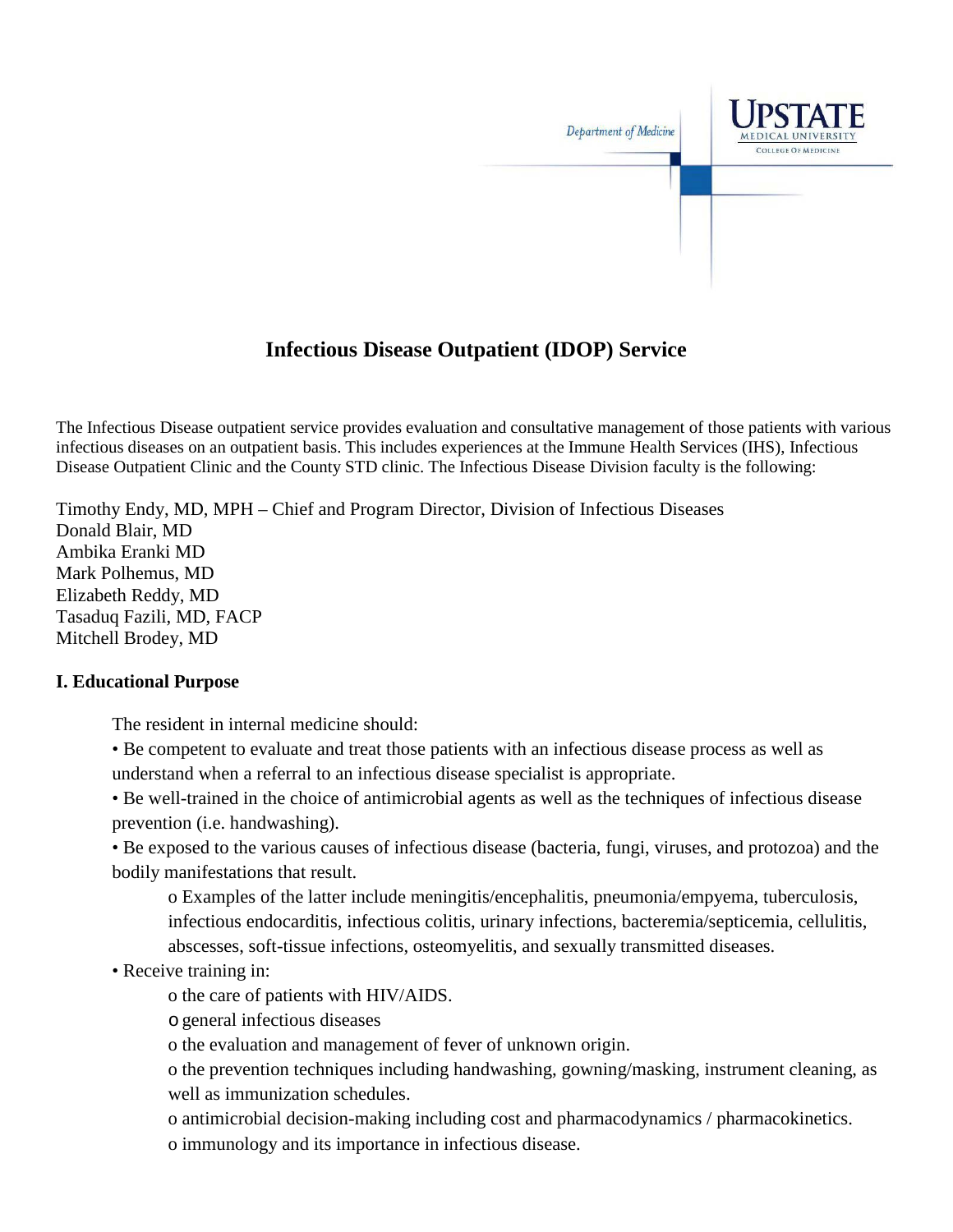### **II. Learning Venue**

**A. Rotation description** - The Infectious Disease outpatient service provides care to the community through the IHS, ID Associates and the county STD clinic where housestaff treat patients ages 18 and older, of male and female gender, and of varying ethnicities/cultures. The service sees patients scheduled for routine visits as well as those patients needing same day appointments with problems managed in an outpatient environment. The team consists of the attending, a fellow, a senior resident and/or intern, and mid level practitioners.

**\*\*Please Contact Michelle Scott, LPN via email at [scottmic@upstate.edu](mailto:scottmic@upstate.edu) or phone 464-9366 regarding access to the reading list on our website: [www.upstate.edu/id](http://www.upstate.edu/id) and forms for STD Clinic at least 1 week prior to your rotation.\*\***

| <b>DAY</b>       | <b>TIME</b>                 | <b>LOCATION</b>       | <b>ACTIVITY</b>              | <b>NOTE</b>             |
|------------------|-----------------------------|-----------------------|------------------------------|-------------------------|
|                  |                             |                       |                              |                         |
| <b>MONDAY</b>    | $815$ am- $12$ pm           | CPOB Suite 211        | DAC.                         | Dr. Reddy (467-2573)    |
|                  |                             |                       |                              | Dr. Polhemus (467-1445) |
| <b>TUESDAY</b>   | $815$ am- $12$ pm           | CPOB Suite 311        | VAMC ID Clinic               | Dr. Javaid (467-4529)   |
|                  | $4 \text{pm} - 5 \text{pm}$ | <b>CPOB Suite 304</b> | <b>ID Grand Rounds</b>       | Optional                |
| <b>WEDNESDAY</b> | $815$ am- $12$ pm           | CPOB Suite 311        | <b>IDA Clinic (ID Assoc)</b> | Dr. Fazili (441-0643)   |
|                  | $330$ pm- $4$ pm            | <b>CPOB Suite 304</b> | <b>Journal Club</b>          | Optional                |
|                  | $4 \text{pm} - 5 \text{pm}$ | <b>CPOB Suite 304</b> | <b>Management Conference</b> | Optional                |
| <b>THURSDAY</b>  | $815$ am- $12$ pm           | CPOB Suite 211        | DAC Clinic                   | Dr. Fazili (441-0643)   |
| <b>FRIDAY</b>    | $9am-12pm$                  | 421 Montgomery St     | STD Clinic                   | Dr. Reddy (467-2573)    |
|                  |                             |                       |                              |                         |

#### **CURRENT SCHEDULE**

**1. \*\*\* Please note conferences are ADHOC from 7/1 thru 8/31. Because this rotation is an morning rotation the conferences are listed as optional, however Residents are always welcome and encouraged to attend ID Conferences independent of any rotation schedule based on interest and availability. \*\*\***

CPOB: Crouse Physicians Office Building, directly across from Crouse Hospital.

STD Clinic is in the basement of the Syracuse Civic Center, Room 80, 421 Montgomery St.

DAC (Designated AIDS Center) Clinic: Suite 211, CPOB

IDA (Infectious Disease Associates) Clinic Suite 311, CPOB

Expectations of the PGY-1/PGY-2: The resident will

1) Complete detailed history and physicals on all patients and complete progress notes for each office visit.

2) Have detailed knowledge of every patient evaluated at a particular clinic.

- 3) Be expected to interpret basic laboratory and radiographic tests including gram stains and cultures.
- 4) Demonstrate intellectual curiosity and evidence-based patient care approaches.
- 5) Display professionalism and good communication skills with the team, nurses, patients and families.
- 6) Work efficiently with nursing, social workers and case managers on quality and timely patient care.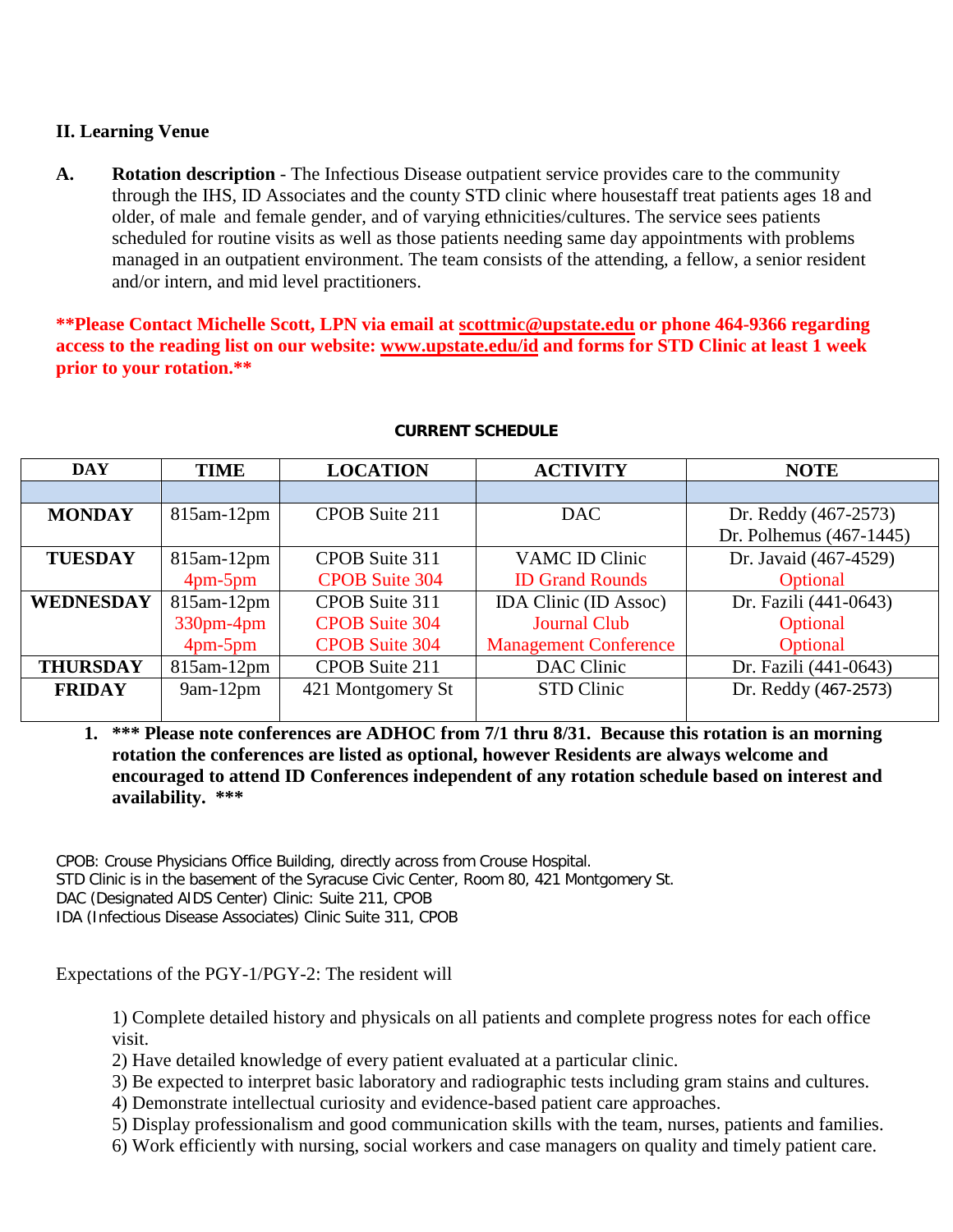Expectations of the Senior Resident: In addition to the above, the senior resident will

1) Demonstrate leadership and model professionalism and good communication skills.

2) Serve as a resource for team learning.

3) Continue to expand their knowledge of infectious diseases with the aid of the reading materials outlined below. (Active mentoring of evidence based pt care should be demonstrated thru the use of PICO's, online searches and interpretation of newer studies)

4) Model systems-based practice competencies by working efficiently with nursing, social workers and case managers on quality and timely patient care.

### **B. Teaching Methods:**

1. Daily Patient appointments. The resident who has seen the patient will present the case to the attending and discuss patient issues in order to formulate management plans. The resident will be expected to know each of his patients well, to have collected all relevant data, and to present in a concise, logical format.

### 2. Recommended Reading:

- Mandell, Douglas, Bennett; Principles and Practices of Infectious Diseases; 8th Edition; Churchill Livingstone 2014
- Bailey & Scott's Diagnostic Microbiology; 12th Edition; Mosby 2007
- Keceas, Crowe, Grayson, Hoy; The Use of Antibiotics; Latest Edition; Butterworth Heinmann
- Sande and Volberding; The Medical Management of AIDS; Latest Edition
- Mayo Clinic Proceeding Review of Antimicrobial Agents
- MKSAP for Infectious Diseases and AIDS
- Armstrong and Cohen; Infectious Diseases; Latest Edition Mosby
- Goodman & Gilman's; The Pharmacological Basis of Therapeutics; Latest Edition; McGraw Hill

• Yu, Merigan, Barriers; Antimicrobial Therapy and Vaccines; Latest Edition Williams & Wilkins

• Dolin, Masur, Saas; AIDS Therapy; Latest Edition Churchill Livingstone

• For recent studies and peer reviewed scientific literature visit the ACP online PIER site <http://pier.acponline.org/index.html?hp>

### 3. Unique Learning Opportunities:

ID Conference (Tuesdays from 4-5PM) – pre-determined topics are presented here by faculty and fellows.

Case Conference (Wednesdays from 4-5PM) – the faculty and fellows present infectious disease cases to the division.

Journal Club (Wednesday 3:30-4:00 pm) – the faculty and fellows review and critique articles relevant to their specialty.

Microbiology Rounds Wed and Friday at 1:30 – the team will meet with the clinical microbiologists to review material/studies relevant to the team's patients.

Daily Pharmacology Rounds – the team will meet with a clinical pharmacologist to discuss the pharmacokinetics/pharmacodynamics and cost of antimicrobial agents being currently used on the service.

## **C. Mix of Diseases and Patient Characteristics**

*1. Common Clinical Presentations and Diseases:* Central Nervous System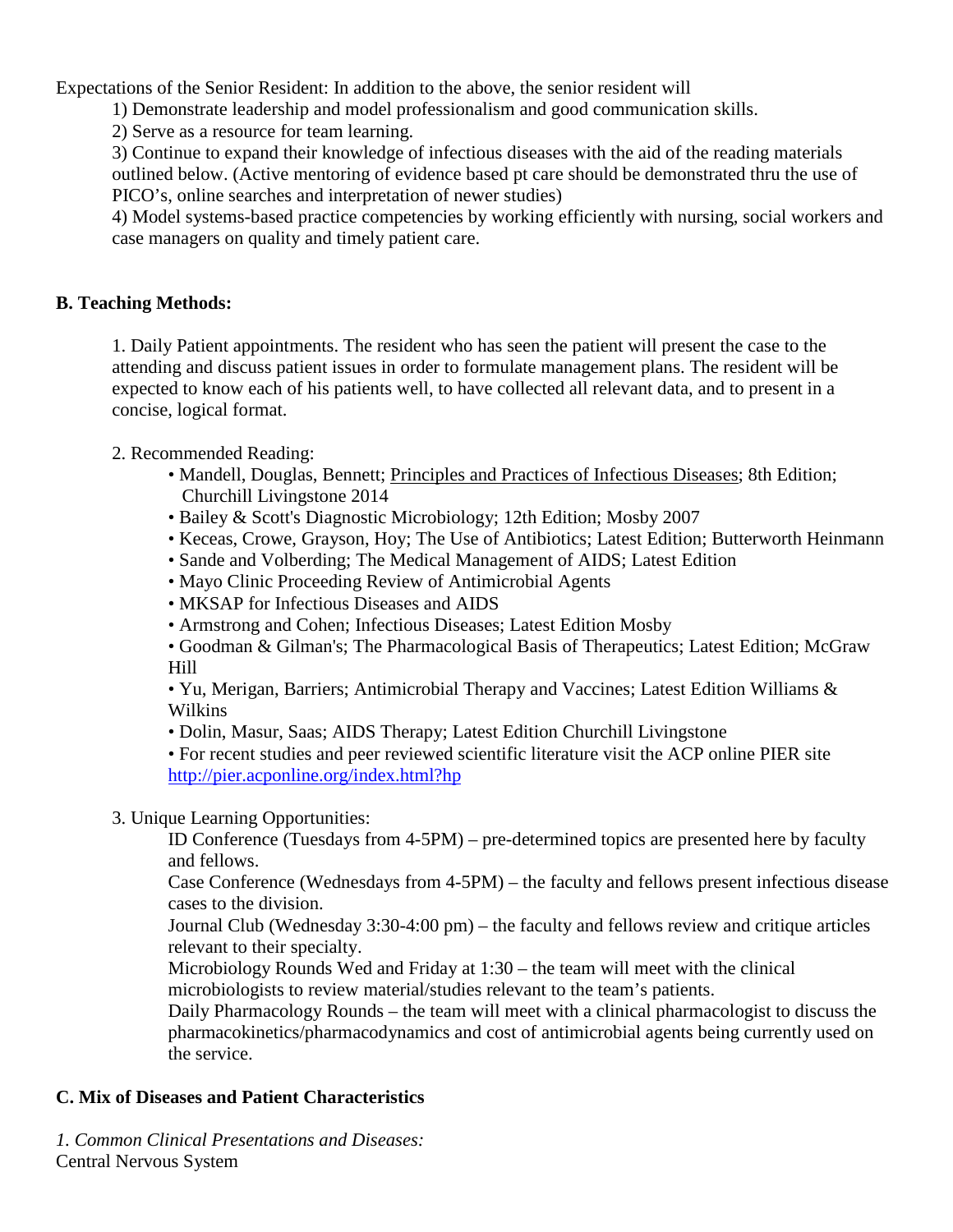-meningitis -encephalitis -brain/spinal cord abscess Respiratory -pneumonia (bacterial, fungal, viral) -Tuberculosis -empyema -sinusitis -bronchitis Skin/Soft Tissue -cellulitis/erysipelas -diabetic infections -abscesses Bone -osteomyelitis Cardiovascular -infective endocarditis -aortitis/vasculitis Genitourinary -pyelonephritis -cystitis -urinary infections Sexually Transmitted Diseases -Chlamydia -Herpes Simplex -Gonorrhea -Syphilis -pelvic inflammatory disease Reproductive -orchitis -epididymitis Gastrointestinal -gastroenteritis -colitis -infectious diarrhea Sepsis Solid Organ Transplantation -temporal occurrence of infections Cancer Chemotherapy - neutropenic fevers Bioprosthesis Infections Fever of Unknown Origin Adult Immunization Travel-Related Illness Ophthalmologic Infections Nosocomial Infectons HIV/AIDS Illicit Drug-Related Infections

#### *2. Procedures:*

- Gram staining and interpretation
- Culturing and interpretation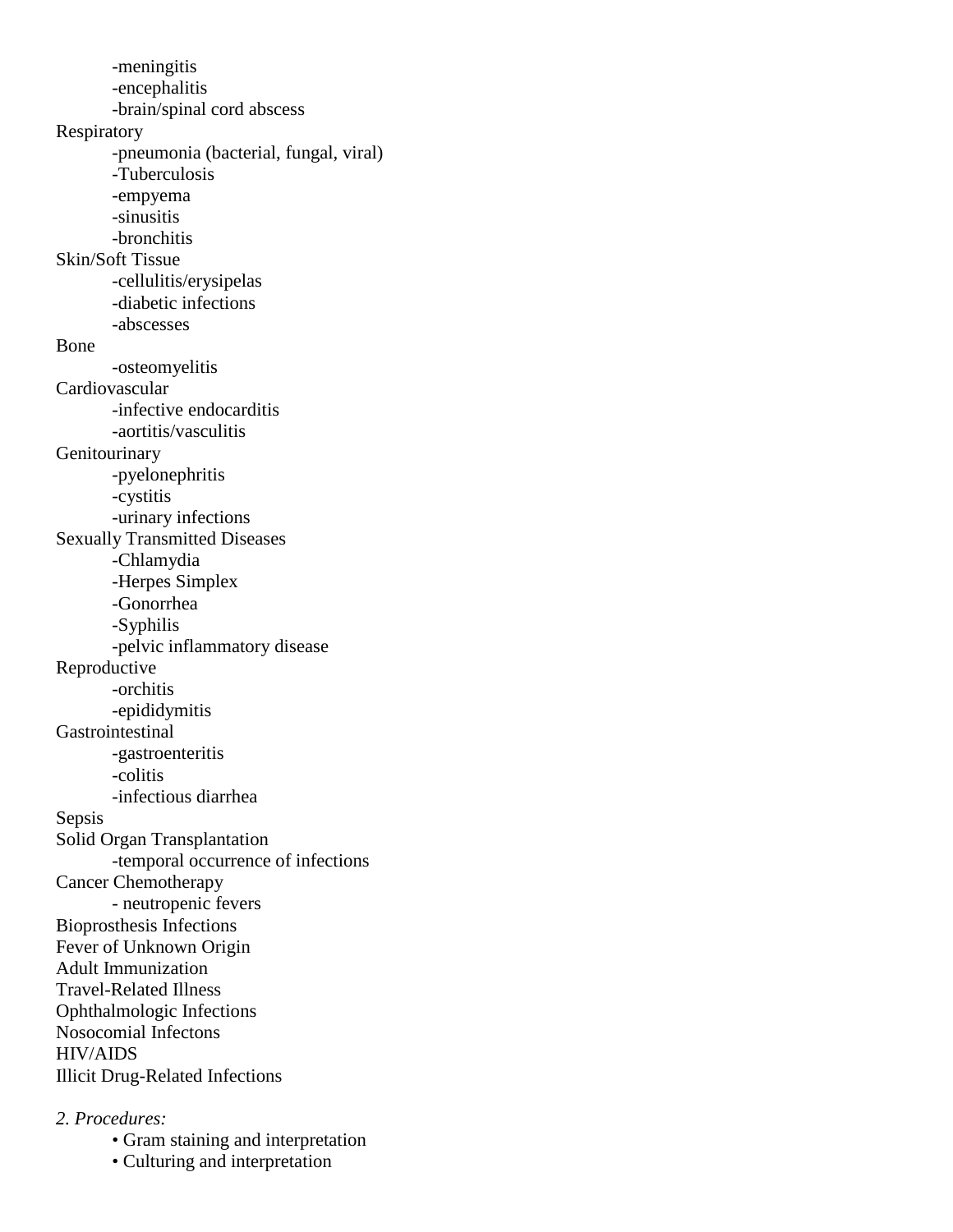• PPD testing and interpretation

#### **III. Educational Content**

*Central nervous system* Brain abscess **Encephalitis Meningitis Conjunctivitis** Endocarditis Fever of unknown origin Fungal (histoplasmosis, cocciidioidomycosis, cryptococcosis) *Gastrointestinal* Biliary tract infection **Gastroenteritis** Infectious diarrhea Liver abscess **Peritonitis** Viral hepatitis *Genitourinary* Cervical cancer (HPV) Cervicitis, vaginitis Common sexually transmitted diseases (gonorrhea, chlamydia, trichomonas, herpes simplex, syphilis) Pelvic inflammatory disease Prostatitis, epididymitis Urethritis Urinary tract infection HIV disease (*see* HIV Infection) Infection in the immunosuppressed patient Lyme disease Malaria **Pericarditis Otitis** *Respiratory* Acute epiglottitis, pharyngitis Empyema Pneumonia (community and nosocomial), bronchitis **Sinusitis** Upper respiratory infection *Rheumatologic/musculoskeletal* **Osteomyelitis** Septic arthritis Rocky Mountain Spotted Fever Sepsis, septic shock syndrome *Skin Infections* **Cellulitis** Follirulitis **Ulcers** Viral exanthems *Tuberculosis* Active infection Positive tuberculin skin test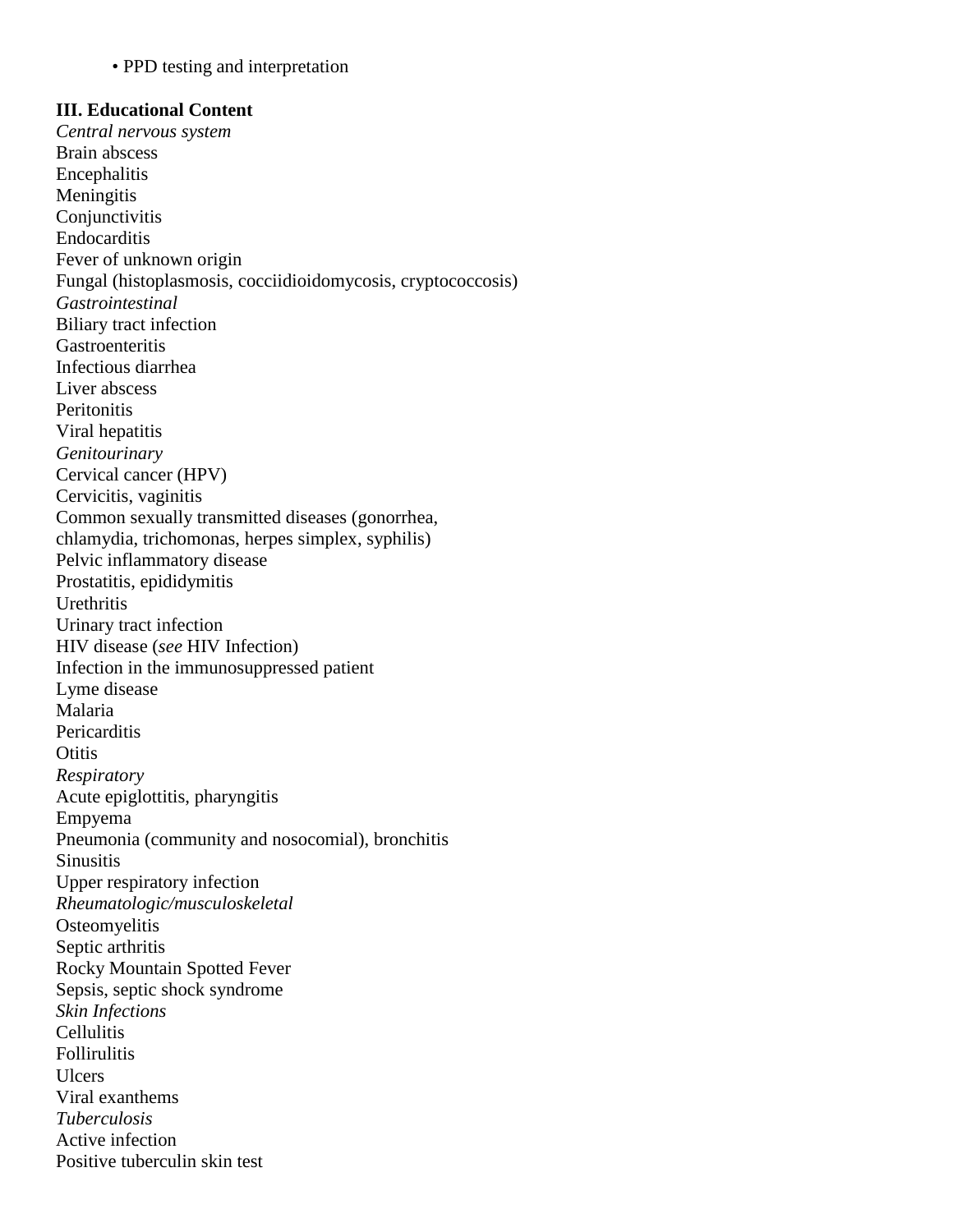*Viral* Cytomegalovirus Herpes simplex infection Influenza Mononucleosis Varicella zoster infection *AIDS-defining malignancies* Kaposi's sarcoma Non-Hodgkin's lymphoma Squamous cell carcinoma (cervix or anus) *Cardiovascular Complications* Cardiomyopathy **Myocarditis Pericarditis** *Dermatologic complications* Bacillary angiomatosis H. zoster Kaposi's sarcoma Molluscum contagiosum Scabies Seborrheic dermatitis *Endocrine Complications* Hypoadrenalism Hypogonadism Hypothyroidism Lipodystrophy *Gastrointestinal complications* Diarrhea Esophageal candidiasis Esophageal ulcer disease Hepatomegaly, hepatitis, jaundice Wasting syndrome *General management Evaluation and management of early disease* Advance directives evaluation Assessment of alternative health practices Assessment of social support systems Monitoring progression to AIDS *Ongoing staging* Diagnosing AIDS-defining opportunistic infections Functional assessment Mental status evaluation Nutritional assessment Referral to case-management agencies Palliative and terminal care Pregnancy counseling (pretest, post-test, risk factors) *Gynecologic complications* Cervical dysplasia/neoplasia Pelvic inflammatory disease Vaginal candidiasis *Hematologic Complications* Anemia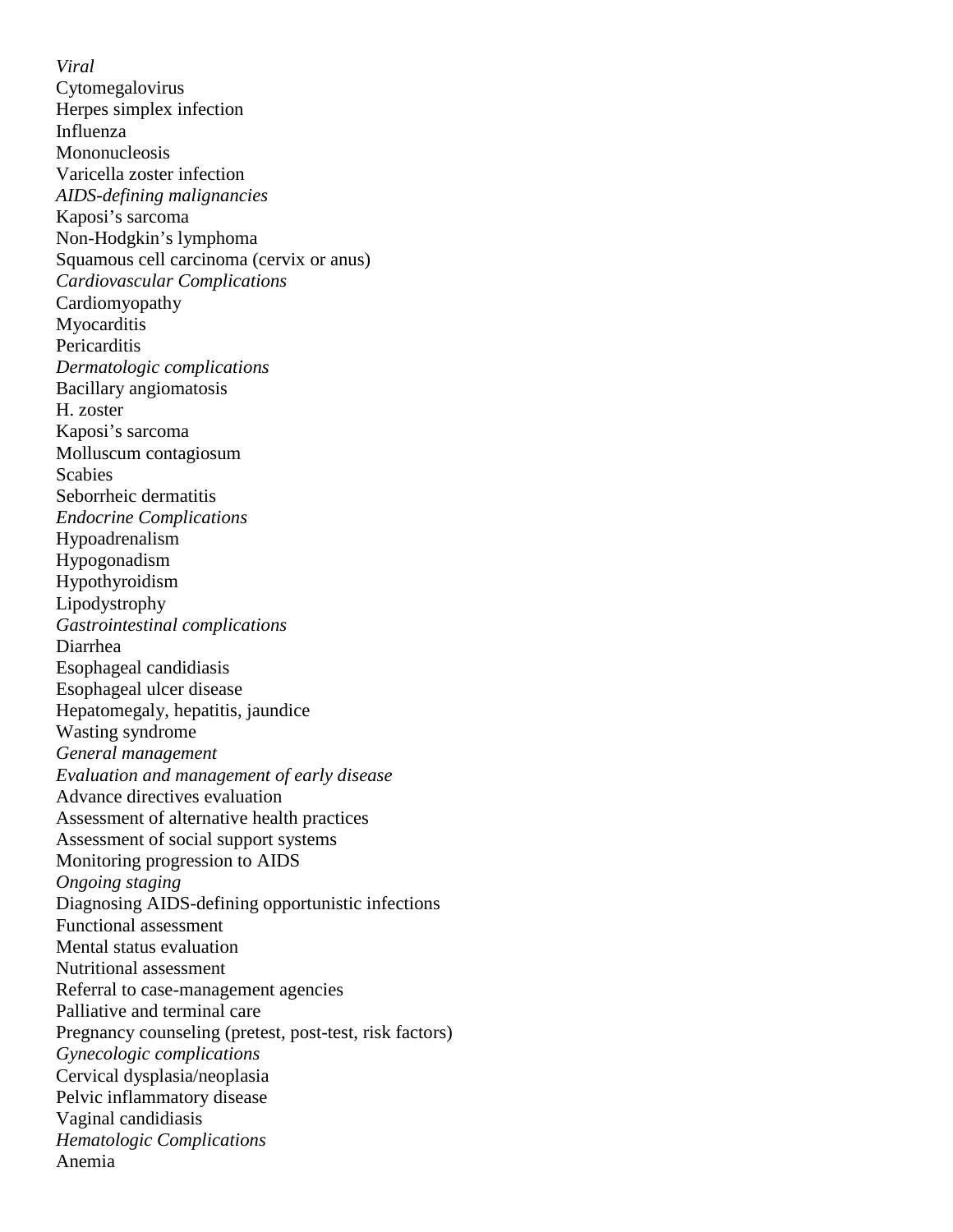Antiphospholipid antibody Immune thrombocytopenic purpura Thrombotic thrombocytopenia purpura *Infectious diseases (*see also *Preventive measures* and specific organ-based complications) Cytomegalovirus disease Mycobacterial disease *Pneumocystis carinii* pneumonia Syphilis (diagnosis, treatment) *Neurologic complications* Central nervous system mass lesions Cryptococcal meningitis Dementia Myelopathy Myopathy Neurosyphilis Peripheral neuropathy Polyneuropathy Wasting syndrome *Occular Complications* Conjunctivitis **Iritis Keratitis** Retinitis Oral complications Pregnancy counseling (pretest, post-test, risk factors) *Ongoing staging* Diagnosing AIDS-defining opportunistic infections Functional assessment Mental status evaluation Nutritional assessment Referral to case management agencies Palliative and terminal care *Preventive measures Antibiotic prophylaxis Pneumocystis carinii* pneumonia *Tuberculosis* Antiretroviral drug therapy Immunizations *Mycobacterium avium* complex *Protease inhibitor theraphy* Toxoplasmosis Transmission of HIV *Psychiatric Complications* Anxiety-panic disorders Pain management Depression *Renal* Lactic acidosis Renal tubular acidosis

#### **IV. Method of Evaluation**